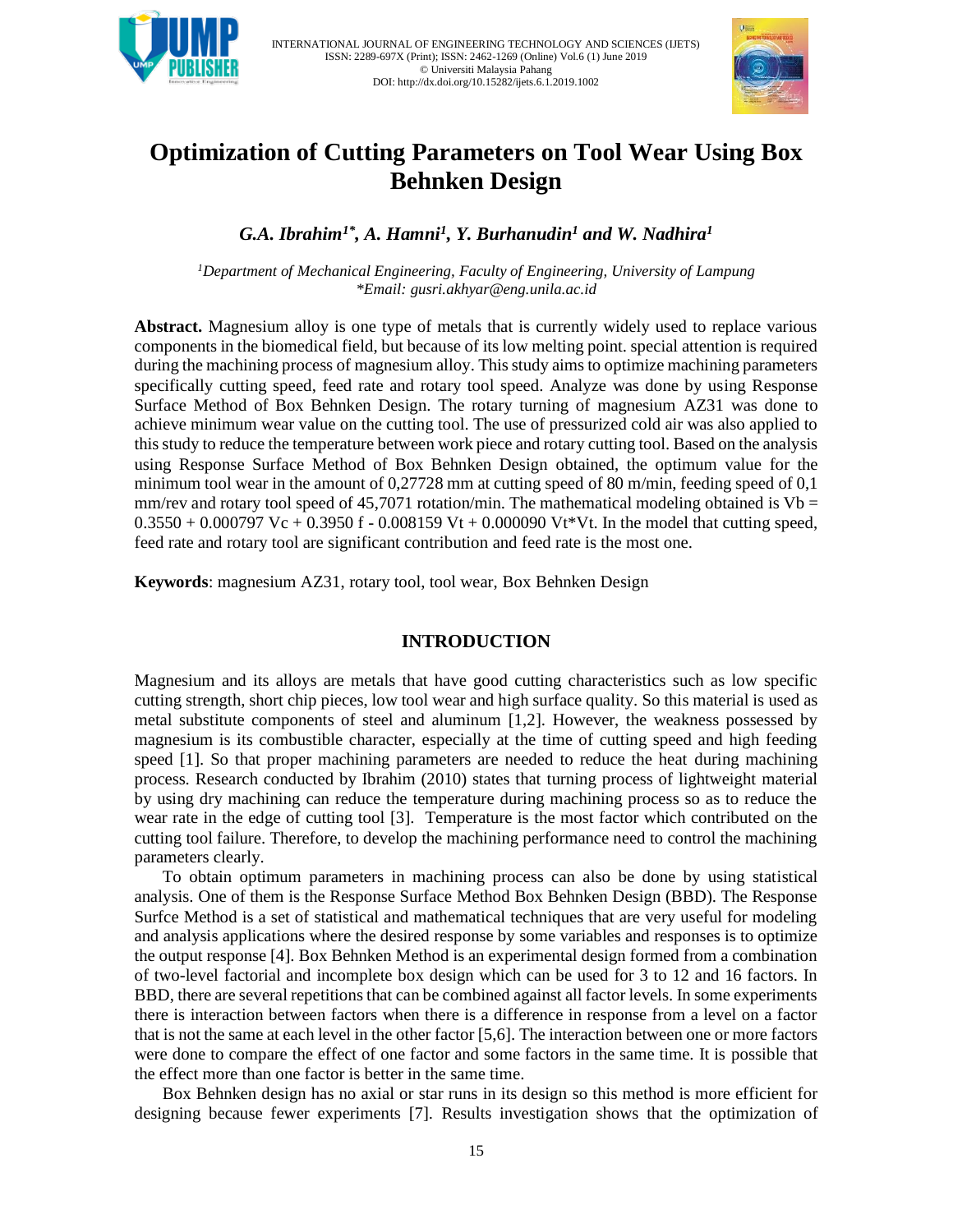machining parameters on machining super alloys material, where this research using three factors studied are cutting speed, feed rate and dept of cut. While the response is the accuracy of dimensions and surface roughness. The results show that feed rate and cutting speed have a significant effect on the surface roughness [8].

Based on research that has been done some finding can be concluded that Response Surface Method Box Behnken Design can be used to optimize parameters by using three variables. So, in this research Box Behnken Design is used to determine the optimum parameters on magnesium AZ31 rotary turning machining process so that the most suitable parameters are obtained for minimum tool wear that occurs in the machining process. Building of a mathematical model is needed to predict the optimum tool wear condition.

## **METHODOLOGY**

Trials experimental machining were done by using design experiment of Surface Response Method with Box Behnken Design. It is applied to get the proper parameters so that the optimum condition for turned machining process of magnesium AZ31 using actively driven rotary tool is obtained. Data retrieval was done based on experimental design of Box Behnken Design which then analyzed using variance analysis approach. It aims to achieve which parameter is the most significant contribution on variable response.

With the number of 3 parameters that each parameter has 3 levels obtained the number of test samples as much as 15 times, as shown in Table 1 and Table 2. Where the number of test samples can be known by entering directly the number of parameters to be used into the equation [9]

= 2( − 1) + C<sup>0</sup> ----------------------------------------------------------------------------------------- (1)

Where  $N$  is the number of test samples,  $k$  is the number of parameters to be used and  $C_0$  represents the number of midpoints. Figure 1 shows that the machining process is done by using rotary tool with diameter of 18 mm. The cutting tool used in the experiment is carbide round insert with coating layer.



**Figure 1:** The machining process of magnesium AZ31 using rotary tool

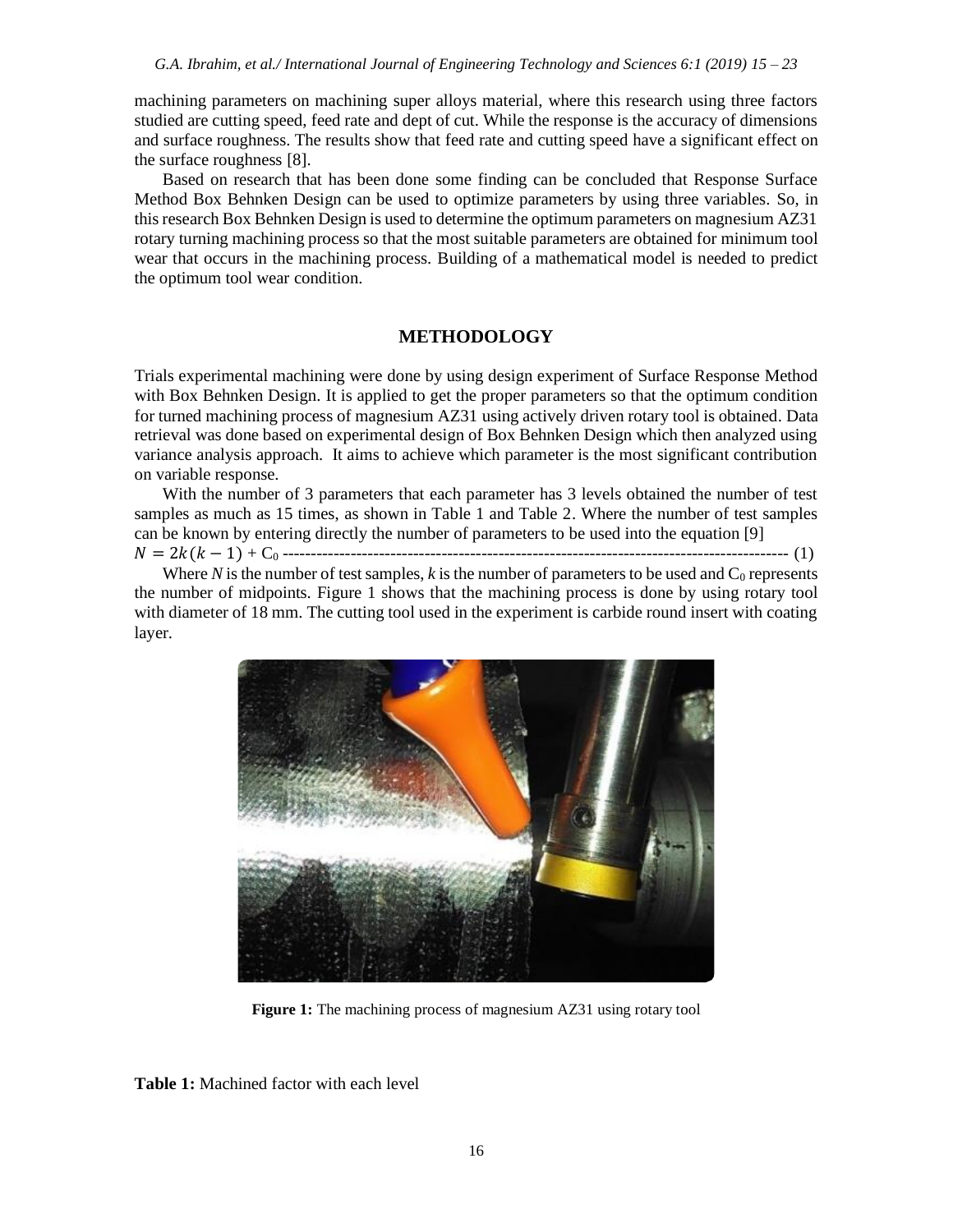| G.A. Ibrahim, et al./ International Journal of Engineering Technology and Sciences 6:1 (2019) 15 - 23 |  |  |  |
|-------------------------------------------------------------------------------------------------------|--|--|--|
|-------------------------------------------------------------------------------------------------------|--|--|--|

| Level | Cutting Speed, $V_c$<br>(m/min) | Feeding, $f$ (mm/rev) | Tool Speed, $V_t$ (m/min) |
|-------|---------------------------------|-----------------------|---------------------------|
| Low   | 80                              | 0,10                  | 25                        |
| Mid   | 120                             | 0,15                  | 50                        |
| High  | 160                             | 0,20                  | 75                        |

|  |  | Table 2: Design experimental table |  |
|--|--|------------------------------------|--|
|--|--|------------------------------------|--|

| 0,3<br>80<br>0,1<br>50<br>$\mathbf{1}$<br>$\mathbf{1}$<br>$\bf{8}$<br>0,3<br>$\sqrt{2}$<br>160<br>0,15<br>$75\,$<br>3<br>11<br>0,3<br>0,1<br>75<br>120<br>13<br>50<br>0,3<br>120<br>0,15<br>$\overline{4}$<br>5<br>0,3<br>$25\,$<br>6<br>160<br>0,15<br>5<br>0,3<br>$80\,$<br>0,15<br>$\sqrt{6}$<br>25 |
|--------------------------------------------------------------------------------------------------------------------------------------------------------------------------------------------------------------------------------------------------------------------------------------------------------|
|                                                                                                                                                                                                                                                                                                        |
|                                                                                                                                                                                                                                                                                                        |
|                                                                                                                                                                                                                                                                                                        |
|                                                                                                                                                                                                                                                                                                        |
|                                                                                                                                                                                                                                                                                                        |
|                                                                                                                                                                                                                                                                                                        |
| $\overline{7}$<br>0,3<br>0,2<br>50<br>$\overline{\mathbf{4}}$<br>160                                                                                                                                                                                                                                   |
| $8\,$<br>0,3<br>50<br>$\boldsymbol{2}$<br>160<br>0,1                                                                                                                                                                                                                                                   |
| 9<br>$\mathbf{3}$<br>0,3<br>80<br>0,2<br>50                                                                                                                                                                                                                                                            |
| 10<br>10<br>0,2<br>0,3<br>120<br>$25\,$                                                                                                                                                                                                                                                                |
| $\boldsymbol{9}$<br>25<br>0,3<br>$11\,$<br>0,1<br>120                                                                                                                                                                                                                                                  |
| 15<br>0,3<br>12<br>120<br>0,15<br>50                                                                                                                                                                                                                                                                   |
| 12<br>13<br>0,2<br>$75\,$<br>0,3<br>120                                                                                                                                                                                                                                                                |
| 0,3<br>$\overline{7}$<br>14<br>$75\,$<br>80<br>0,15                                                                                                                                                                                                                                                    |
| 0,3<br>15<br>0,15<br>50<br>14<br>120                                                                                                                                                                                                                                                                   |

## **RESULTS AND DISCUSSIONS**

Table 3 is one set of experimental result data when cutting by using rotary tool. The number of data are fifteen with each selected parameter. After one pass machining, the tool wear (Vb) was recorded and following to next turning until the Vb reached  $0.3$  mm. The wear on the cutting tool is measured by using toolmaker microscope with magnification scale. Detailly, measured data results can be shown in Table 3. The material which is used in the rotary machining process is magnesium AZ31 with specific physical properties.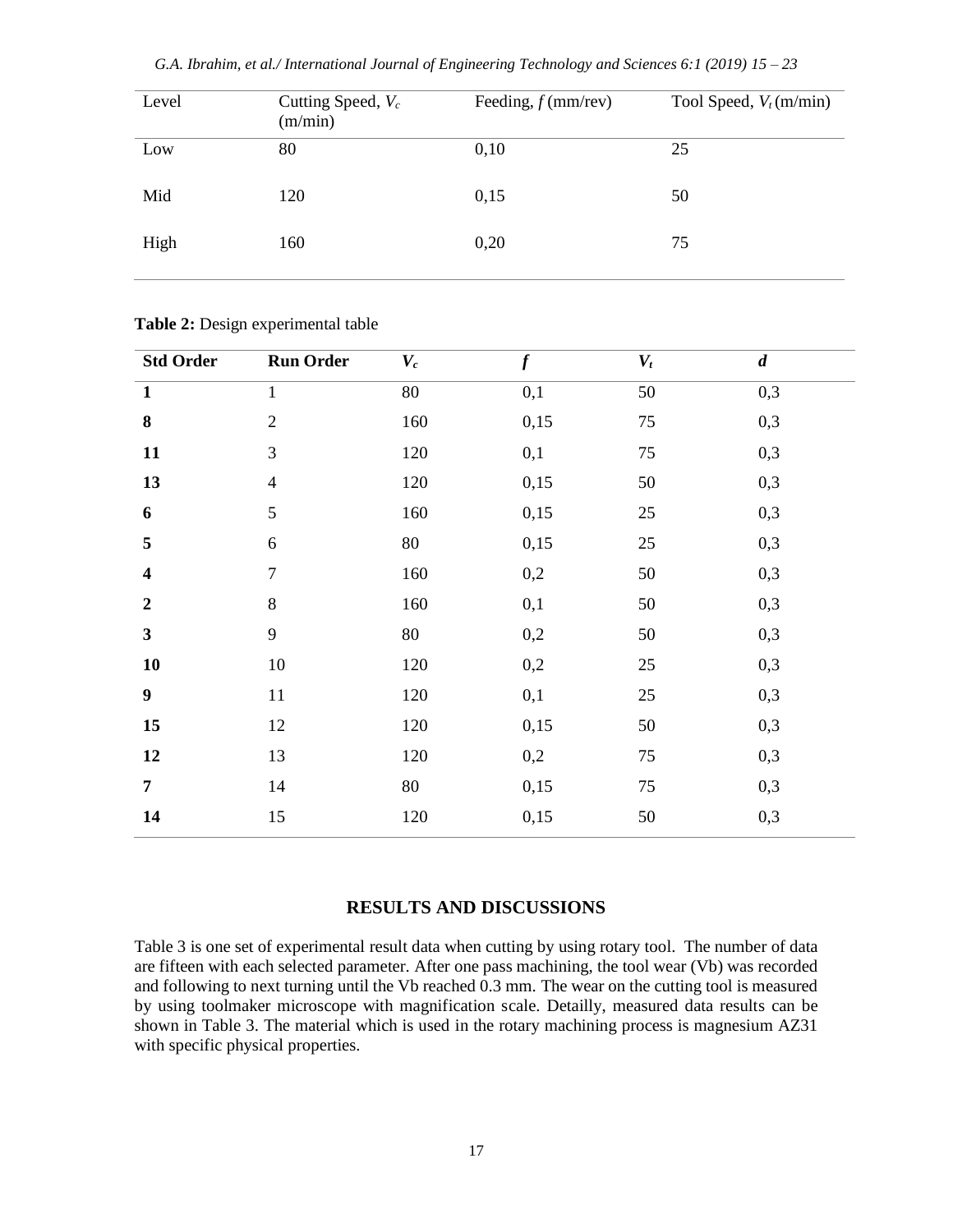| <b>StdOrder</b>  | <b>RunOrder</b> | Vc     | f    | Vt    | $\mathbf d$ | <b>Vb</b> |
|------------------|-----------------|--------|------|-------|-------------|-----------|
| 1                | 1               | 80.00  | 0.10 | 50.00 | 0.30        | 0.286     |
| 8                | $\overline{2}$  | 160.00 | 0.15 | 75.00 | 0.30        | 0.448     |
| 11               | 3               | 120.00 | 0.10 | 75.00 | 0.30        | 0.371     |
| 13               | $\overline{4}$  | 120.00 | 0.15 | 50.00 | 0.30        | 0.326     |
| 6                | 5               | 160.00 | 0.15 | 25.00 | 0.30        | 0.397     |
| 5                | 6               | 80.00  | 0.15 | 25.00 | 0.30        | 0.340     |
| $\boldsymbol{4}$ | 7               | 160.00 | 0.20 | 50.00 | 0.30        | 0.374     |
| 2                | 8               | 160.00 | 0.10 | 50.00 | 0.30        | 0.332     |
| 3                | 9               | 80.00  | 0.20 | 50.00 | 0.30        | 0.313     |
| 10               | 10              | 120.00 | 0.20 | 25.00 | 0.30        | 0.368     |
| 9                | 11              | 120.00 | 0.10 | 25.00 | 0.30        | 0.343     |
| 15               | 12              | 120.00 | 0.15 | 50.00 | 0.30        | 0.321     |
| 12               | 13              | 120.00 | 0.20 | 75.00 | 0.30        | 0.435     |
| 7                | 14              | 80.00  | 0.15 | 75.00 | 0.30        | 0.357     |
| 14               | 15              | 120.00 | 0.15 | 50.00 | 0.30        | 0.332     |

**Table 3:** Data of measurement result of rotary tool wear

Table 4 shows that the cutting speed, feeding and speed of the rotary tool have a significant level for each parameter. In the engineering experimental case, the significant value selected is 5%. With a confidence level of 95%, the statistically significant parameters will have a p-value of less than 0.05, which means if p-value  $\leq 0.05$  then independent variables have a statistically significant effect on dependent variables, otherwise if p-value  $\geq 0.05$  then independent variable does not influence statistically to dependent variable [10]. It can be seen that cutting speed with significant value of 0.000 is the most significant factor with high contribution in affecting the tool wear values. Similar contribution is shown also by tool speed with significant value of 0.001. It can be state that the cutting speed gives a good contribution on the tool wear value [14].

Table 4 also shown the steps of analysis by backward method to get the significant values of each parameters. The stepping from 1 until 6 were done repetitively. At the step of 6, the significant values for all parameters are significant, because all values are lower the 0.05. So, based on Table 4 we get a mathematical model for magnesium AZ31 with turning by using rotary cutting tool as followed Vb =  $0.3550 + 0.000797$  Vc + 0.3950 f - 0.008159 Vt + 0.000090 Vt\*Vt. From the mathematical model, it can be concluded that the single factor which gave significant contribution are feed rate, cutting speed and tool speed. Among them, the feed rate is the biggest contribution on the tool wear. The number of coefficient model is +0.3950. This value is bigger that others coefficient such as for cutting speed of 0.000797 and tool speed of 0.008159.

|                 | -------Step 1------ |       |         | -------Step 2------ |         | $---Step 3---$ |
|-----------------|---------------------|-------|---------|---------------------|---------|----------------|
|                 | Coef                |       | Coef    |                     | Coef    | P              |
| <b>Constant</b> | 0.32633             |       | 0.32823 |                     | 0.32629 |                |
| Vc              | 0.03188             | 0.000 | 0.3188  | 0.000               | 0.03188 | 0.000          |
| $\mathbf f$     | 0.01975             | 0.002 | 0.01975 | 0.001               | 0.01975 | 0.000          |
| Vt              | 0.02037             | 0.001 | 0.02037 | 0.001               | 0.02037 | 0.001          |
| Vc*Vc           | 0.00308             | 0.543 |         |                     |         |                |

**Table 4:** Response surface regression of Vb vs Vc, f, Vt with Backward Elimination of Terms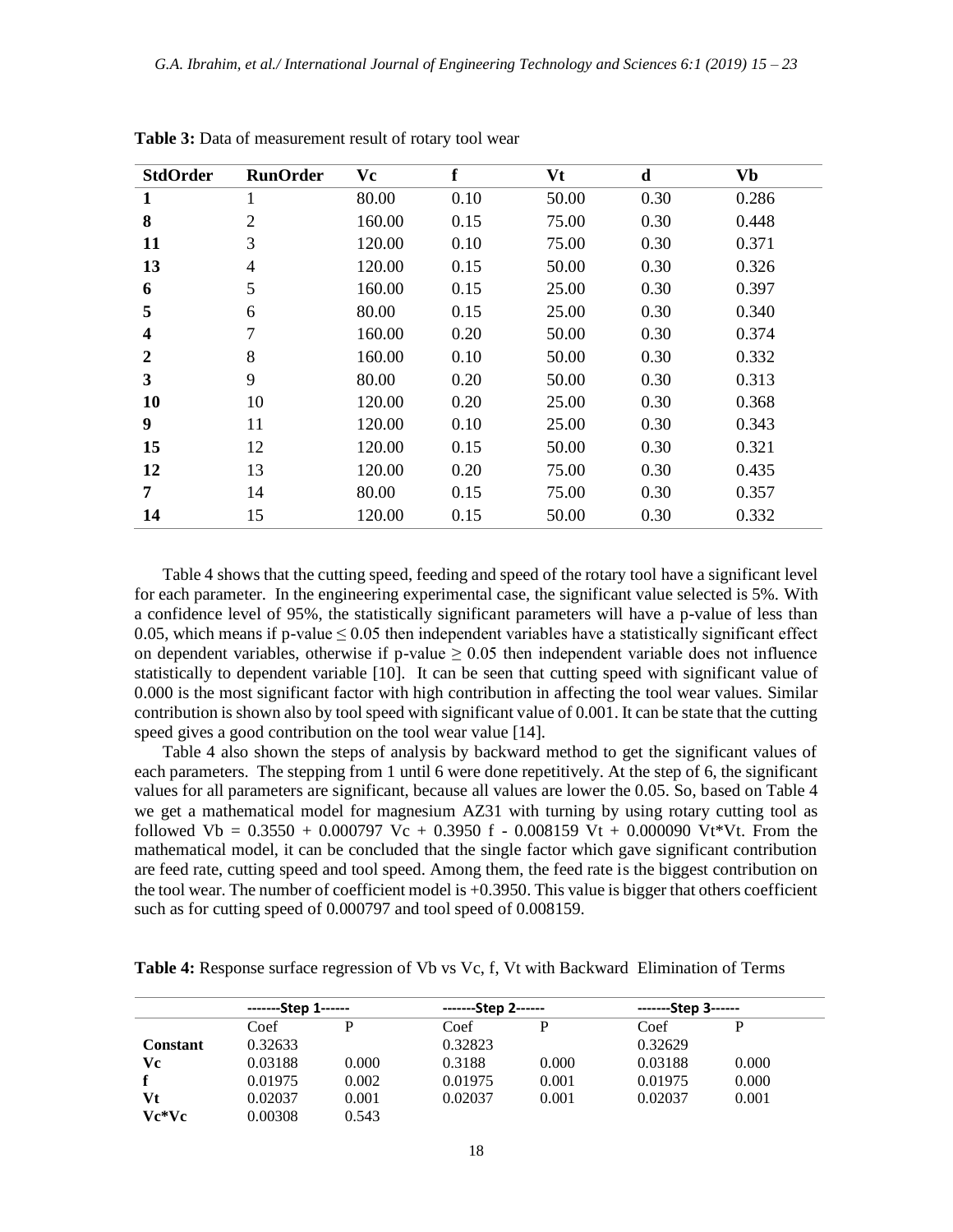| f*f                       | $-0.00317$          | 0.532 | $-0.0034$           | 0.476 |                     |       |
|---------------------------|---------------------|-------|---------------------|-------|---------------------|-------|
| Vt*Vt                     | 0.05608             | 0.000 | 0.05585             | 0.000 | 0.05609             | 0.000 |
| $Ve*f$                    | 0.00375             | 0.446 | 0.00375             | 0.418 | 0.00375             | 0.400 |
| Vc*Vt                     | 0.00850             | 0.120 | 0.00850             | 0.096 | 0.00850             | 0.082 |
| $f*Vt$                    | 0.00975             | 0.084 | 0.00975             | 0.065 | 0.00975             | 0.053 |
| S                         | 0.0090765           |       | 0.0086315           |       | 0.0083671           |       |
| $R-Sq$                    | 98.50%              |       | 98.38%              |       | 98.22%              |       |
| $R-Sq$ (adj)              | 95.50%              |       | 96.38%              |       | 98.22%              |       |
| $R-Sq$ (pred)             | 79.09%              |       | 85.15%              |       | 88.26%              |       |
| Mallow' Cp                | 10.00               |       | 8.43                |       | 6.95                |       |
|                           |                     |       |                     |       |                     |       |
|                           | -------Step 1------ |       | -------Step 2------ |       | -------Step 3------ |       |
|                           | Coef                | P     | Coef                | P     | Coef                | P     |
| <b>Constant</b>           | 0.32629             |       | 0.32629             |       | 0.32629             |       |
| Vc                        | 0.03188             | 0.000 | 0.3188              | 0.000 | 0.03188             | 0.000 |
| f                         | 0.01975             | 0.002 | 0.01975             | 0.000 | 0.01975             | 0.000 |
| Vt                        | 0.02037             | 0.000 | 0.02037             | 0.000 | 0.02037             | 0.000 |
| Vc*Vc                     |                     |       |                     |       |                     |       |
| $f*f$                     |                     |       |                     |       |                     |       |
| Vt*Vt                     | 0.05609             | 0.000 | 0.05609             | 0.000 | 0.05609             | 0.000 |
| $Vc*f$                    |                     |       |                     |       |                     |       |
| Vc*Vt                     | 0.00850             | 0.074 |                     |       |                     |       |
| $f*Vt$                    | 0.00975             | 0.046 | 0.00975             | 0.074 |                     |       |
| S                         | 0.0082637           |       | 0.0096339           |       | 0.0110252           |       |
| $R-Sq$                    | 98.02%              |       | 96.97%              |       | 95.58%              |       |
| $R-Sq$ (adj)              | 96.53%              |       | 95.28%              |       | 93.82%              |       |
| $R-Sq$ (pred)             | 90.13%              |       | 90.58%              |       | 88.86%              |       |
| Mallow' Cp                | 5.63                |       | 7.14                |       | 9.75                |       |
| $\alpha$ to remove = 0.05 |                     |       |                     |       |                     |       |

Where if one of the independent variables increases as much as one percent and the other independent variable remains, then any one percent increase in the cutting speed will increase the value of the rotary tool wear by 0.000797%. Likewise, if the feeding increased in one percent will raise 0.3950% the value of rotary tool wear, if the speed of rotary tool increased one percent will decrease the tool wear value by 0.008159% and if the rotary tool speed is raised one percent then it will raise the value of rotary tool wear by 0.000090%. Some tests were done to see the suitability of the model that is coefficient of determination test  $(R^2)$ , lack of fit and F test. The coefficient of determination test is done to see how big the prediction model influences the response variable [11]. The coefficient value of determination is 95.58%, so the linear model of cutting speed parameters, rotary tool speed, feeding and quadratic model of rotary tool speed affect the value of tool wear significantly by 95.58%.

The test of lack of fit is performed to show the accuracy of the test result model. If the value of lack of fit is greater than the value of  $\alpha$  then the model is acceptable [12]. The value of lack of fit occurs at 0.185, where the value is greater than  $\alpha = 0.05$  so it can be said that first order linear model is appropriate and appropriate to the given model. F test can also be done to find out whether the regression model of analysis result can be accepted or not. If the value  $F_{\text{count}} > F_{\text{table}}$  then the regression model can be accepted [13]. Where  $F_{count}$  is 54.12 and for  $F_{table}$  is 3.89. Which means that the regression model of the results of the analysis made acceptable.

Table 5 shows the analysis variance of tool wear on the cutting edge of the tool when machining of magnesium AZ31 using rotary cutting tool at various cutting parameter based on Box Behnken Design. From the Table 5, all P-value of each factor in the machining process are 0.000 (or lower than 0.05). it means that all factor give significantly contribution on the wear on the edge of the cutting tool. For individual factor, speed of work piece, feed rate, and speed to tool are significant contribution. Whereas, for interaction factor, quadratic of speed of cutting tool factor give significant effect on the tool wear. Therefore, cutting speed and tool speed are two factors which have more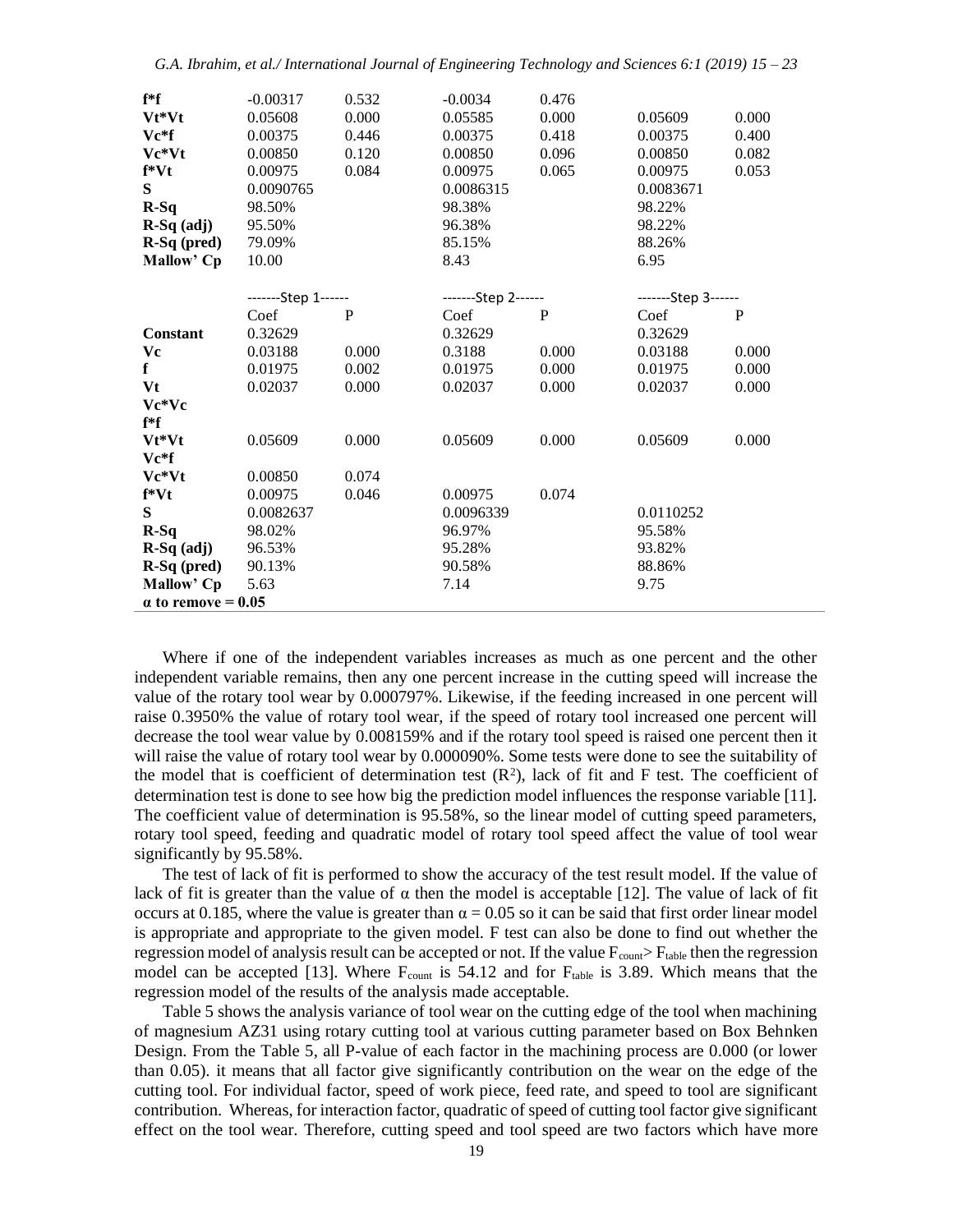contribution than others factors including the interaction factor. The interaction that gave a significant contribution is the cutting speed square (Vt\*Vt).

| <b>Source</b> | DF             | Adj SS   | Adj MS   | <b>F-Value</b> | <b>P-Value</b> |
|---------------|----------------|----------|----------|----------------|----------------|
| Model         | $\overline{4}$ | 0.026315 | 0.006579 | 54.12          | 0.000          |
| <b>Linear</b> | 3              | 0.014570 | 0.004857 | 39.95          | 0.000          |
| Vc            |                | 0.008128 | 0.008128 | 66.87          | 0.000          |
| F             |                | 0.003121 | 0.003121 | 25.67          | 0.000          |
| Vt            |                | 0.003321 | 0.003321 | 27.32          | 0.000          |
| <b>Square</b> |                | 0.011745 | 0.011745 | 94.62          | 0.000          |
| Vt*Vt         |                | 0.011745 | 0.011745 | 94.62          | 0.000          |
| Error         | 10             | 0.001216 | 0.000122 |                |                |
| Lack-of-fit   | 8              | 0.001155 | 0.000144 | 4.76           | 0.185          |
| Pure error    | 2              | 0.000061 | 0.000030 |                |                |
| <b>Total</b>  | 14             | 0.027530 |          |                |                |

**Table 5:** Analysis Variance (ANOVA) for cutting tool wear (Vb)

The graph in Figure 2 shows the residuals that occur spreading around the zero line. The spreading data were not form a particular pattern and not assemble in one place. The analysis of tool wear data after doing machining showed random distribution spread at up and down of zero line. Therefore, the residuals can be said to be not identical. Normality test was performed using the Kolmogorov-Smirnov method. By looking at the Kolmogorov-Smirnov and p-value values greater than 0.05, it can be stated that the residuals are normally distributed (Figure 3). All points closed to normal line. However, there are two values which are far from normal line (below normal line). But this condition still assumed as a normal distribution.



**Figure 2:** Graph for identical residuals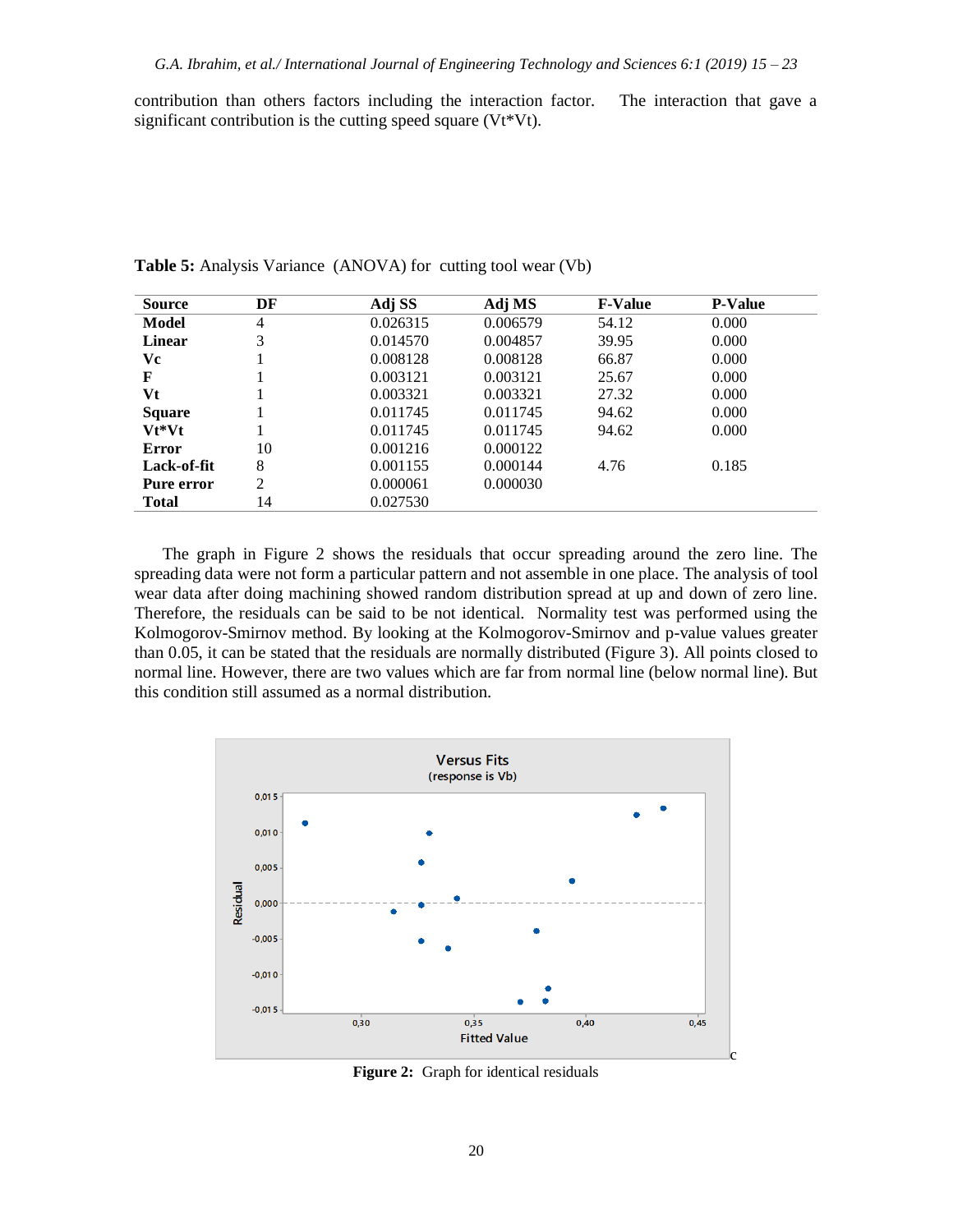

**Figure 3:** Graph of residual test results normally distributed

Based on the mathematical modeling, the optimum condition for turning of magnesium alloy AZ31 was done using rotary cutting tool with tool wear of 0.277 mm. Machining condition was took place at cutting speed of 80 m/min, feed rate of 0.10 mm/rev and rotary tool speed of 45.77 rotation as shown in Figure 4. The cutting speed which produced the optimum condition is 80 m/min, where it is at low level of cutting speed. The same condition shown also for factor of feed rate, in which the optimum value is low level of 0.10 mm.rev. Low level of cutting speed and low level of feed rate generated slow wear propagate as long as machining process. At low cutting speed, the friction between the cutting tool and workpiece is low, so that generated low temperature [15]. In some cases, the temperature is one of factors that dominant contribution on the tool wear.



**Figure 4:** Plot of minimal tool wear optimization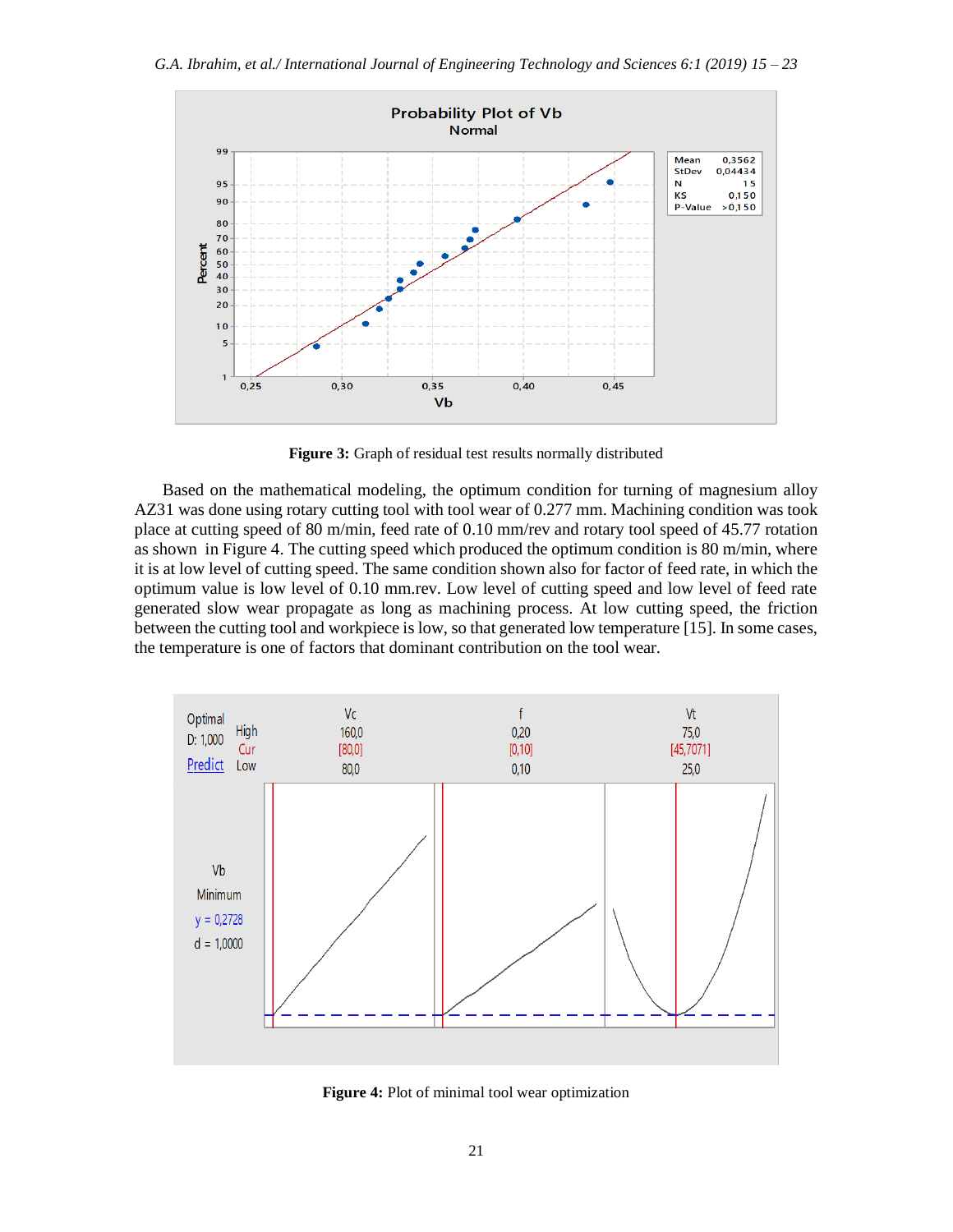#### **CONCLUSION**

Based on the analysis using Response Surface Method with Box Behnken Design for rotary tool turning process of magnesium AZ31, that the prediction of the optimum condition of the machining parameters is at the cutting speed of 80 m/min, the feed rate of 0.10 mm/rev and the rotary tool speed of 45.7071 rotation/min. At low level of cutting speed and low level or feed rate generated low cutting temperature as a result of the friction between cutting tool and workpiece material. At the optimum condition, prediction value of tool wear obtained is 0.27728 mm. Where cutting speed, feed rate and speed of rotary tool have statistically significant effect to tool wear an shown by coefficient of determination model of 95.58%. it has an effect on to response variable and p-value at each parameter less than 0,05. The most Signiant factor that contribute to tool wear is feed rate with the number of coefficient of 0.395. This value is bigger than cutting speed and tool speed significantly. A mathematical model that built in the machining process is  $Vb = 0.3550 + 0.000797$  Vc + 0.3950 f -0.008159 Vt + 0.000090 Vt\*Vt. This model can be used to predict the tool wear progression as function of controllable factors.

### **ACKNOWLEDGMENT**

These authors acknowledge the financial support from Directorate General of Higher Education of Ministry of Research and High Education of Indonesia. The acknowledgment is also addressed to University of Lampung which facilitated the facilities to finish this experiment

#### **REFERENCE**

- [1] K.S. Cristopher, K. Vince, K. Hodgson, "Biodegradable surgical implants based on magnesium alloys," *IOP Conference Series Materials Science and Engineering,* Vol. 4, No. 1, 2016.
- [2] J. Su, "Characteristics of magnesium AZ31 alloys subjected, "Materials *Science & Engineering A*, pp. 582-592, 2015.
- [3] G. A. Ibrahim, C. H. Che Haron, J. A. Ghani, "Tool Wear Mechanism in Continous Cutting of Difficult-to-Cut Material under Dry Machining," *Advance Materials Research,* Vol. 126- 128, pp. 195-201, 2010.
- [4] D. Montgomery, "*Statistical Quality Control: A Modern Introduction Seventh edition.* Singapore," Jhon Wiley and Sons, 2005.
- [5] N. Nguyen, J. J. Borkowski, "New 3-level Response Surface Designs Costructed from Incomplete Block Designs," *Statistical planning and inference*, pp. 294-305, 2008.
- [6] M. A. Tekindal, "Box Behnken experimental design in factorial experiments: the importance of bread for nutrition and health," *Turkish Journal of Field Corps,* pp. 115-123, 2012.
- [7] M. Xiao, X. Shen, Y. Ma, F. Yang, N. Gao, W. Wei, D. Wul, "Prediction of Surface Roughness and Optimization of Cutting Parameters of Stainless Steel Turning Based on RSM, "Mechanical *Problem in Engineering,* pp. 1-15, 2018.
- [8] G. A. Ibrahim, C. H. Che Haron, J. A. Ghani, H. Arsyad, "Taguchi optization method for suface roughness and material removal rate in turning of Ti-6Al-4V ELI, "International *Review of Mechanical Engineering*, Vol. 4, No. 3, pg. 216-221, 2010*.*